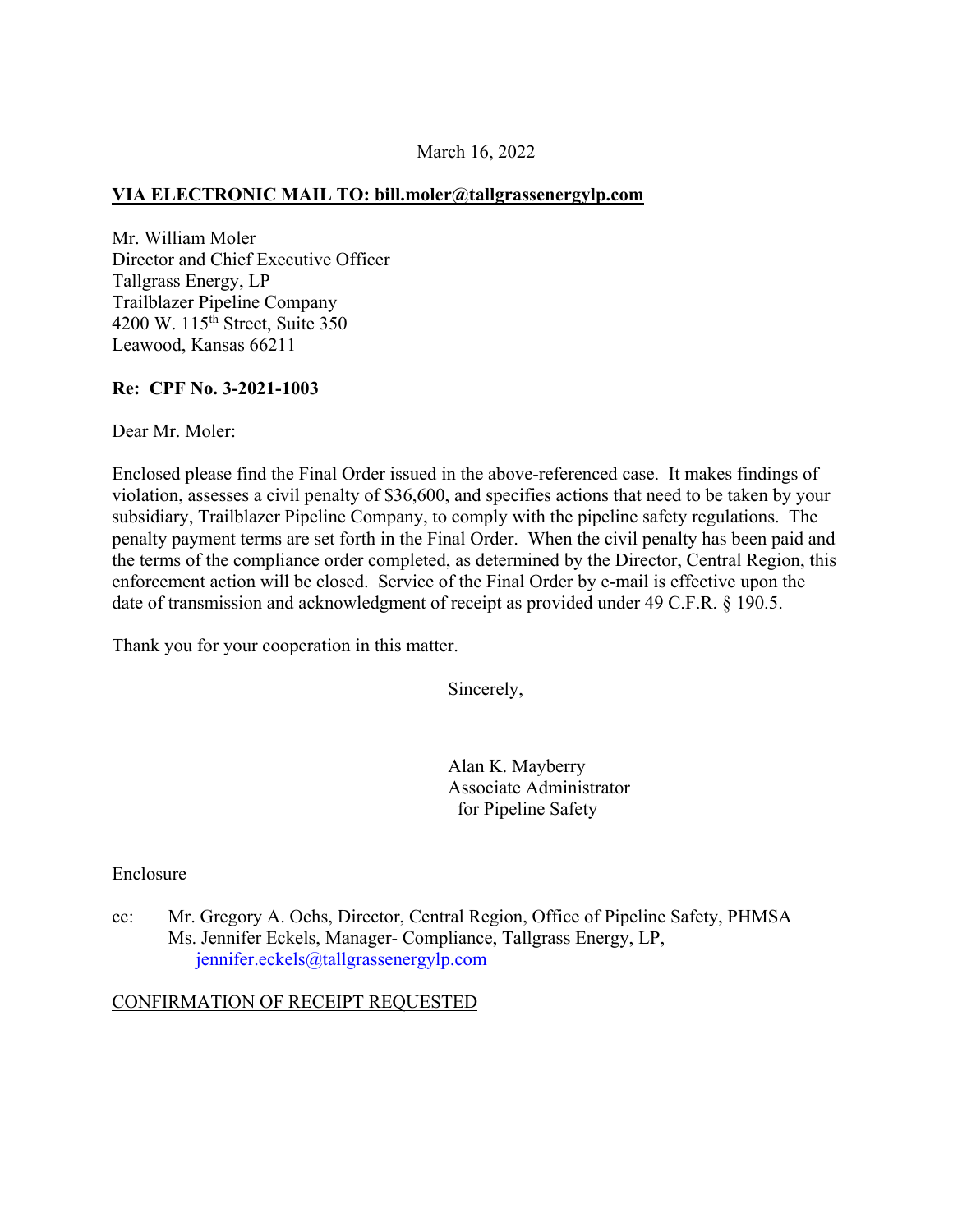## **U.S. DEPARTMENT OF TRANSPORTATION PIPELINE AND HAZARDOUS MATERIALS SAFETY ADMINISTRATION OFFICE OF PIPELINE SAFETY WASHINGTON, D.C. 20590**

**)** 

**)** 

**)** 

**In the Matter of )** 

**Trailblazer Pipeline Company, ) CPF No. 3-2021-1003 a subsidiary of Tallgrass Energy, LP, )** 

**\_\_\_\_\_\_\_\_\_\_\_\_\_\_\_\_\_\_\_\_\_\_\_\_\_\_\_\_\_\_\_\_\_\_\_\_)** 

 $\mathcal{L}=\{1,2,3,4,5\}$ 

**Respondent. )** 

## **FINAL ORDER**

From March 7, 2017 through August 31, 2017, pursuant to 49 U.S.C. § 60117, a representative of the Pipeline and Hazardous Materials Safety Administration (PHMSA), Office of Pipeline Safety (OPS), conducted an on-site pipeline safety inspection of the facilities and records of Trailblazer Pipeline Company's natural gas pipeline system from Cheyenne, Wyoming to Beatrice, Nebraska (Trailblazer). Trailblazer, a subsidiary of Tallgrass Energy, LP, (Tallgrass, or collectively, Respondent) has an approximately 450-mile-long pipeline that interconnects with large interstate natural gas pipelines that transport gas to major consumer markets in the upper Midwest and Northeast.<sup>1</sup> Tallgrass Energy, LP, owns and operates more than 8,300 miles of natural gas pipeline and more than 850 miles of crude pipeline, as well as natural gas midstream and natural gas liquids facilities, across Wyoming, Colorado, Nebraska, Kansas, Oklahoma, Missouri, Illinois, Indiana, and Ohio.<sup>2</sup>

As a result of the inspection, the Director, Central Region, OPS (Director), issued to Respondent, by letter dated February 26, 2021, a Notice of Probable Violation, Proposed Civil Penalty, and Proposed Compliance Order (Notice). In accordance with 49 C.F.R. § 190.207, the Notice proposed finding that Trailblazer had violated 49 C.F.R. §§ 192.481(b) and 192.605(a) and proposed assessing a civil penalty of \$36,600 for one of the alleged violations. The Notice also proposed ordering Respondent to take certain measures to correct one of the alleged violations.

Tallgrass responded to the Notice by letter dated March 26, 2021 (Response). Tallgrass contested one of the allegations of violation and requested a reduction in the proposed civil

 $\overline{a}$ 

<sup>&</sup>lt;sup>1</sup> Violation Report, page 1, on file with PHMSA.

<sup>&</sup>lt;sup>2</sup> Tallgrass Energy website, About Tallgrass Energy, [www.tallgrassenergy.com/About.aspx,](www.tallgrassenergy.com/About.aspx); Tallgrass Energy System Map,<https://www.tallgrassenergy.com/Documents/Tallgrass> System Map 11x17 v620q.pdf (Last accessed January 24, 2022).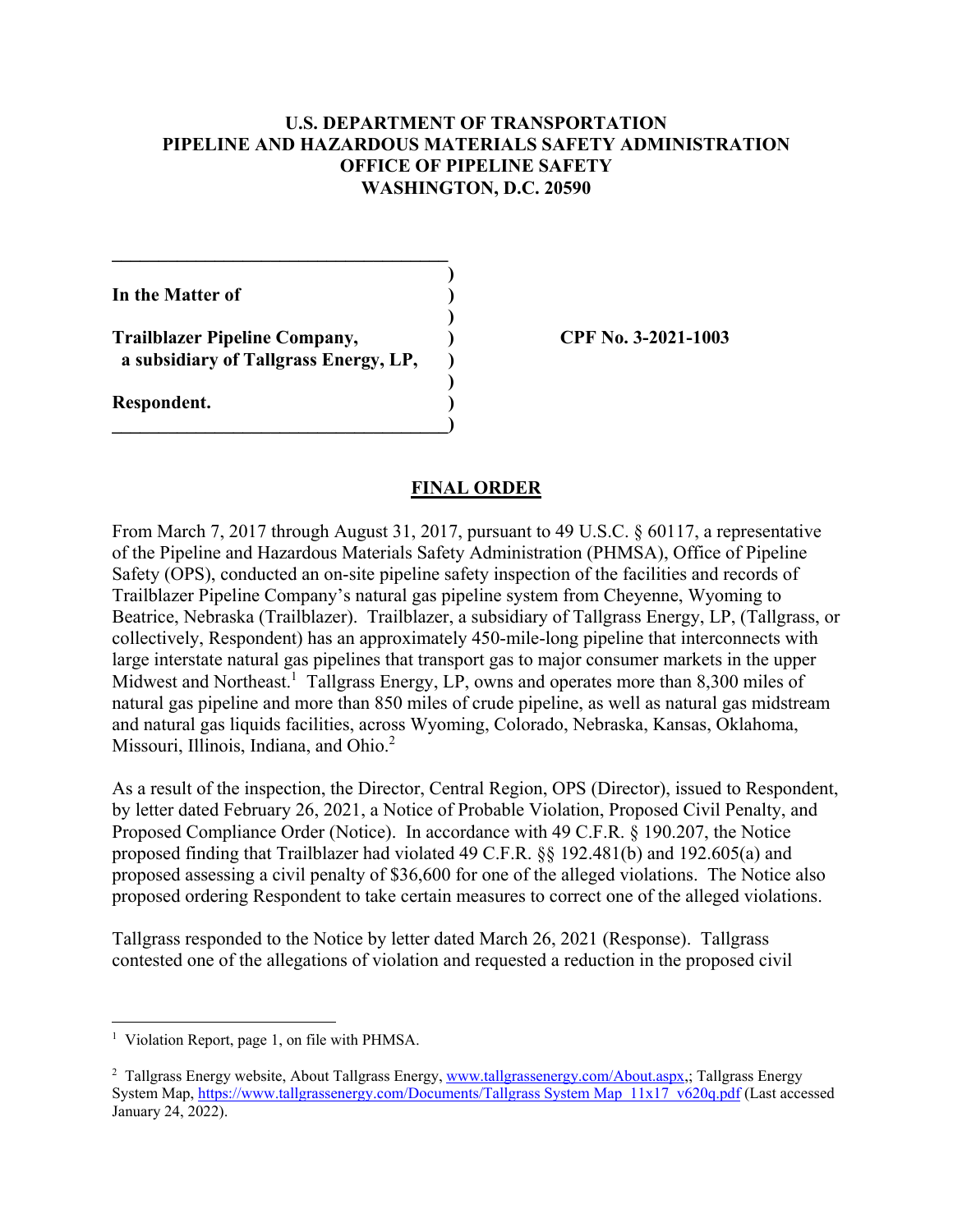penalty. Tallgrass requested a hearing as well as an opportunity for informal technical discussions prior to a hearing to clarify factual issues alleged in the Notice.

On various dates between March 26, 2021 and July 27, 2021, OPS and Tallgrass engaged in informal technical discussions regarding the issues raised in the Response. As a result of those discussions, the Director issued an Amended Notice of Probable Violation, Proposed Civil Penalty, and Proposed Compliance Order (Amended Notice) by letter dated July 27, 2021. The Amended Notice contained the same allegations of violation, proposed civil penalty, and proposed compliance order as the original Notice, but did not contain certain factual statements that were clarified during the informal technical discussions.

By letter dated July 30, 2021, Tallgrass withdrew its request for a hearing, stated that it was no longer contesting either of the two allegations of violation, but reiterated its request for a reduction in the proposed civil penalty (Amended Response). The Amended Response thereby authorized the entry of this Final Order without further notice.

# **FINDINGS OF VIOLATION**

In its Amended Response, Tallgrass did not contest the allegations in the Amended Notice that it violated 49 C.F.R. Part 192, as follows:

**Item 1:** The Notice alleged that Respondent violated 49 C.F.R. § 192.481(b), which states:

# **§ 192.481 Atmospheric corrosion control: Monitoring.**

(a)….

(b) During inspections the operator must give particular attention to pipe at soil-to-air interfaces, under thermal insulation, under disbonded coatings, at pipe supports, in splash zones, at deck penetrations, and in spans over water.

The Notice alleged that Respondent violated 49 C.F.R. § 192.481(b) by failing to give particular attention to pipe at soil-to-air interfaces, under thermal insulation, under disbonded coatings, at pipe supports, in splash zones, at deck penetrations, and in spans over water. Specifically, the Notice alleged that Tallgrass failed to inspect for atmospheric corrosion (AC) at pipe supports at the 601 Compressor Station, Cheyenne Station/TB1 pig launchers, NNG Gage interconnect, and NGPL Gage interconnect. The Notice further alleged that Tallgrass also failed to inspect for AC under thermal insulation at the 601 Compressor Station.

Respondent did not contest this allegation of violation. Accordingly, based upon a review of all of the evidence, I find that Respondent violated 49 C.F.R. § 192.481(b) by failing to give particular attention to pipe at soil-to-air interfaces, under thermal insulation, under disbonded coatings, at pipe supports, in splash zones, at deck penetrations, and in spans over water.

**Item 2:** The Notice alleged that Respondent violated 49 C.F.R. § 192.605(a), which states in relevant part: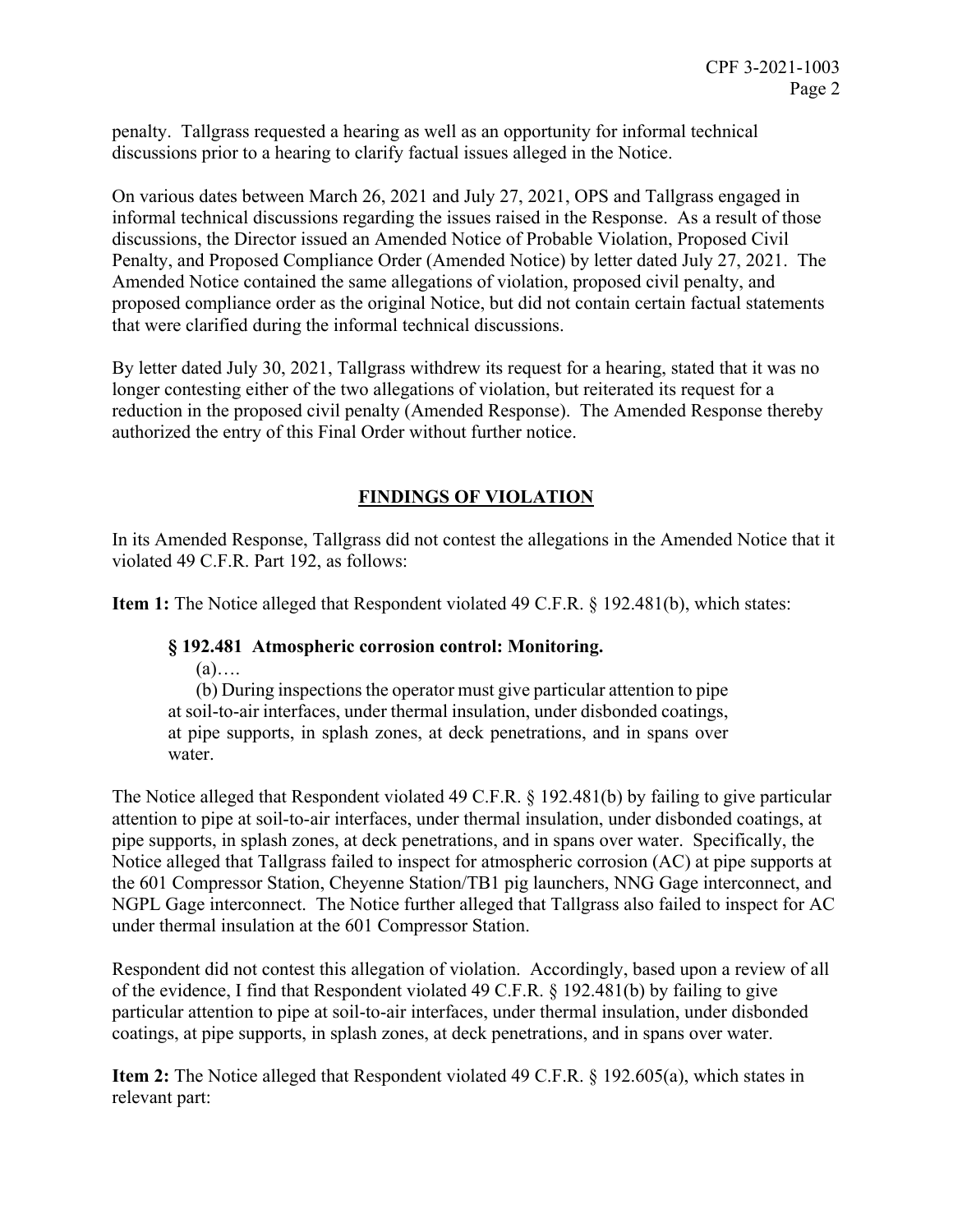# **§ 192.605 Procedural manual of operations, maintenance, and emergencies.**

(a) *General.* Each operator shall prepare and follow for each pipeline, a manual of written procedures for conducting operations and maintenance activities and for emergency response….

The Notice alleged that Respondent violated 49 C.F.R. § 192.605(a) by failing to follow for each pipeline, a manual of written procedures for conducting operations and maintenance activities and for emergency response. Specifically, the Notice alleged that Tallgrass failed to follow its Operations and Maintenance (O&M) manual procedure O&M 301. The Notice alleged further that O&M 301 referenced form OM300-01 Automatic Valve Service Report but that Respondent's records indicated that three different forms were used for valve service reporting in 2015 and 2016.

Respondent did not contest this allegation of violation. Accordingly, based upon a review of all of the evidence, I find that Respondent violated 49 C.F.R. § 192.605(a) by failing to follow for each pipeline, a manual of written procedures for conducting operations and maintenance activities and for emergency response.

These findings of violation will be considered prior offenses in any subsequent enforcement action taken against Respondent.

# **ASSESSMENT OF PENALTY**

Under 49 U.S.C. § 60122, Respondent is subject to an administrative civil penalty not to exceed \$200,000 per violation for each day of the violation, up to a maximum of \$2,000,000 for any related series of violations.3

In determining the amount of a civil penalty under 49 U.S.C. § 60122 and 49 C.F.R. § 190.225, I must consider the following criteria: the nature, circumstances, and gravity of the violation, including adverse impact on the environment; the degree of Respondent's culpability; the history of Respondent's prior offenses; any effect that the penalty may have on its ability to continue doing business; the good faith of Respondent in attempting to comply with the pipeline safety regulations; and self-disclosure or actions to correct a violation prior to discovery by PHMSA. In addition, I may consider the economic benefit gained from the violation without any reduction because of subsequent damages, and such other matters as justice may require. The Notice proposed a total civil penalty of \$36,600 for the violation of Item 1, cited above.

**Item 1:** The Notice proposed a civil penalty of \$36,600 for Respondent's violation of 49 C.F.R. § 192.481(b), for failing to give particular attention to pipe at soil-to-air interfaces, under thermal insulation, under disbonded coatings, at pipe supports, in splash zones, at deck penetrations, and in spans over water.

 $\overline{a}$ 3 These amounts are adjusted annually for inflation. *See* 49 C.F.R. § 190.223.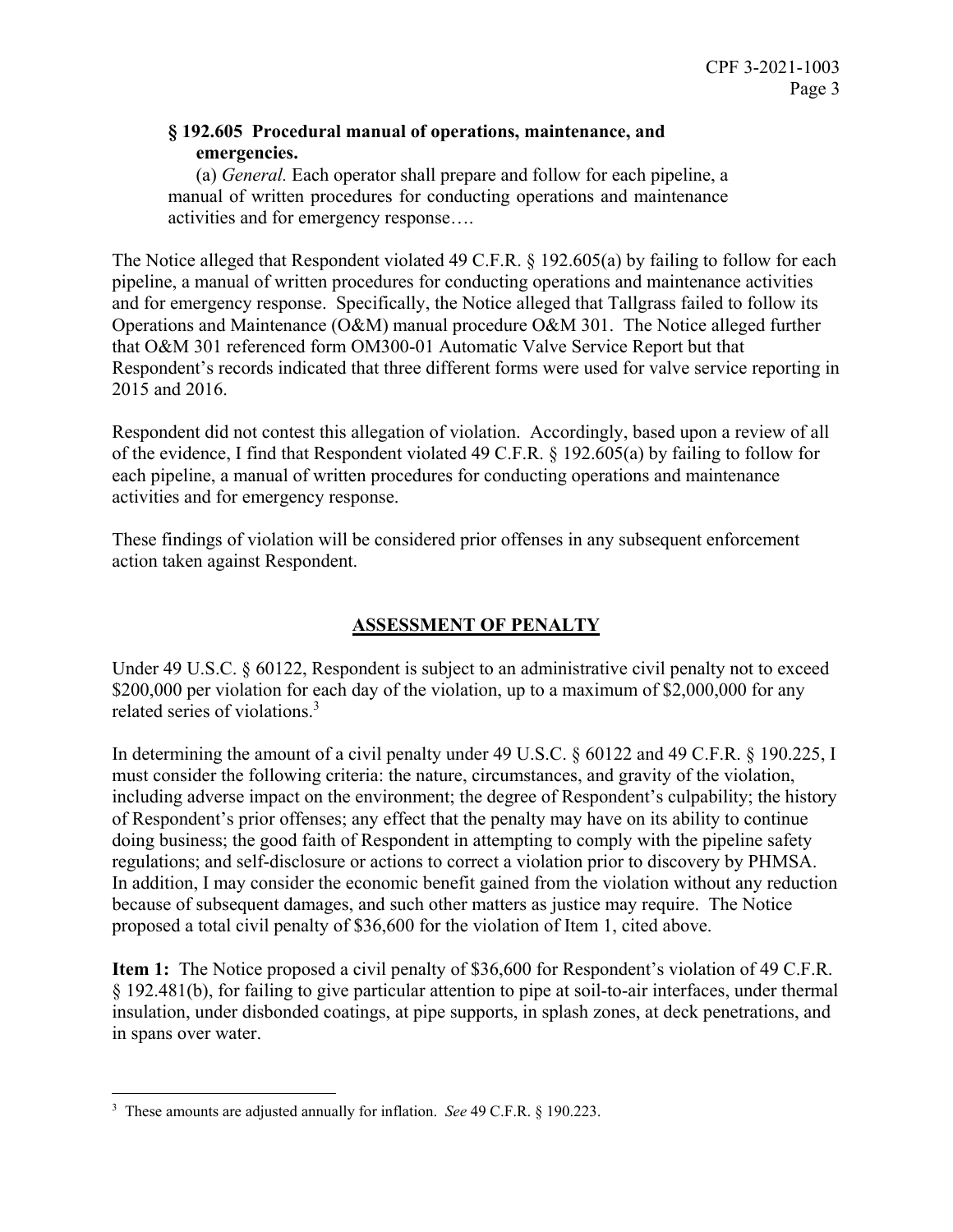In its Response and Amended Response, Tallgrass requested a reduction in the civil penalty based on a modification of the gravity factor. Tallgrass argued that the gravity factor should be reduced from a factor of seven to a factor of one because pipeline safety was minimally affected.<sup>4</sup> In support of this argument, Tallgrass referenced photos in Exhibit A-1 of the Amended Notice and argued that the locations cited in the Amended Notice only had signs of "rust and discoloration" not signs of wall loss, peeling, or pitting.<sup>5</sup> Tallgrass also pointed to PHMSA guidance which provides that rust is not indicative of active corrosion where there are no signs of coating deterioration, metal loss, or pitting.6

In addition, Tallgrass discussed the actions it had taken since the 2017 inspection.<sup>7</sup> Specifically, Tallgrass noted that it had installed Fiberglass Reinforced Plastic at the locations identified in the Amended Notice, with the exception of the NNG meter run which it plans to replace with an ultrasonic meter, and observed no signs of active corrosion, metal loss, or pitting during the installation process.<sup>8</sup> Tallgrass stated that it also installed inspection ports in the thermal insulation at the 601 Compressor Station so that the pipe under thermal insulation may be inspected for corrosion.<sup>9</sup> Lastly, Tallgrass averred that if any of the locations in the Amended Notice developed active corrosion, it would have been promptly identified and remediated.<sup>10</sup> In light of the aforementioned factors, Tallgrass request that the gravity factor, and thereby the penalty, be reduced.

reduction of the civil penalty. $11$ I will address Respondent's arguments in reverse order. I acknowledge the various actions Respondent has taken; however, I do not find that post-inspection corrective actions warrant the

 $8$  Id.

<sup>9</sup>*Id.* 

 4 Gravity considers the severity of the violation. A gravity factor of seven is for violations that did not occur within a high consequence area (HCA) or "could affect" HCA, and were not within an area required to be covered by a gas distribution system's integrity management program. A gravity factor of one is for violations in which pipeline safety was minimally affected.

<sup>&</sup>lt;sup>5</sup> Response, at 2 citing PHMSA Exhibit A-1, at pgs. 1-6, 21, on file with PHMSA.

 pg. 121 of 161 (Dec. 7, 2015), ("Atmospheric Corrosion is an area of metal loss due to general corrosion, localized allowed to continue may affect the safe operation of the pipeline at some point in the future. Oxidation (or "light 6 Response, at 2 citing definition of atmospheric corrosion in PHMSA Part 192 Corrosion Enforcement Guidance at corrosion pitting, or peeling scale on the steel surface that has damaged the pipe. Surface oxide is corrosion and if surface oxide") can be defined as the slow rusting of pipe which is not yet considered to be atmospheric corrosion because there is no evidence of metal loss at this time."), available at

pdf.<br>7 Re [https://www.phmsa.dot.gov/sites/phmsa.dot.gov/files/docs/Corrosion\\_Enforcement\\_Guidance\\_Part192\\_12\\_7\\_2015](https://www.phmsa.dot.gov/sites/phmsa.dot.gov/files/docs/Corrosion_Enforcement_Guidance_Part192_12_7_2015).

 $R^7$  Response, at 2.  $R^8$  *Id.* 

 $10$  *Id.* 

<sup>&</sup>lt;sup>11</sup> See, *In the Matter of Phillips 66 Pipeline*, LLC, CPF No. 3-2019-5006, available at <https://primis.phmsa.dot.gov/comm/reports/enforce/documents/320195006/320195006> Final%20Order 05112020.p df (Last accessed March 1, 2022).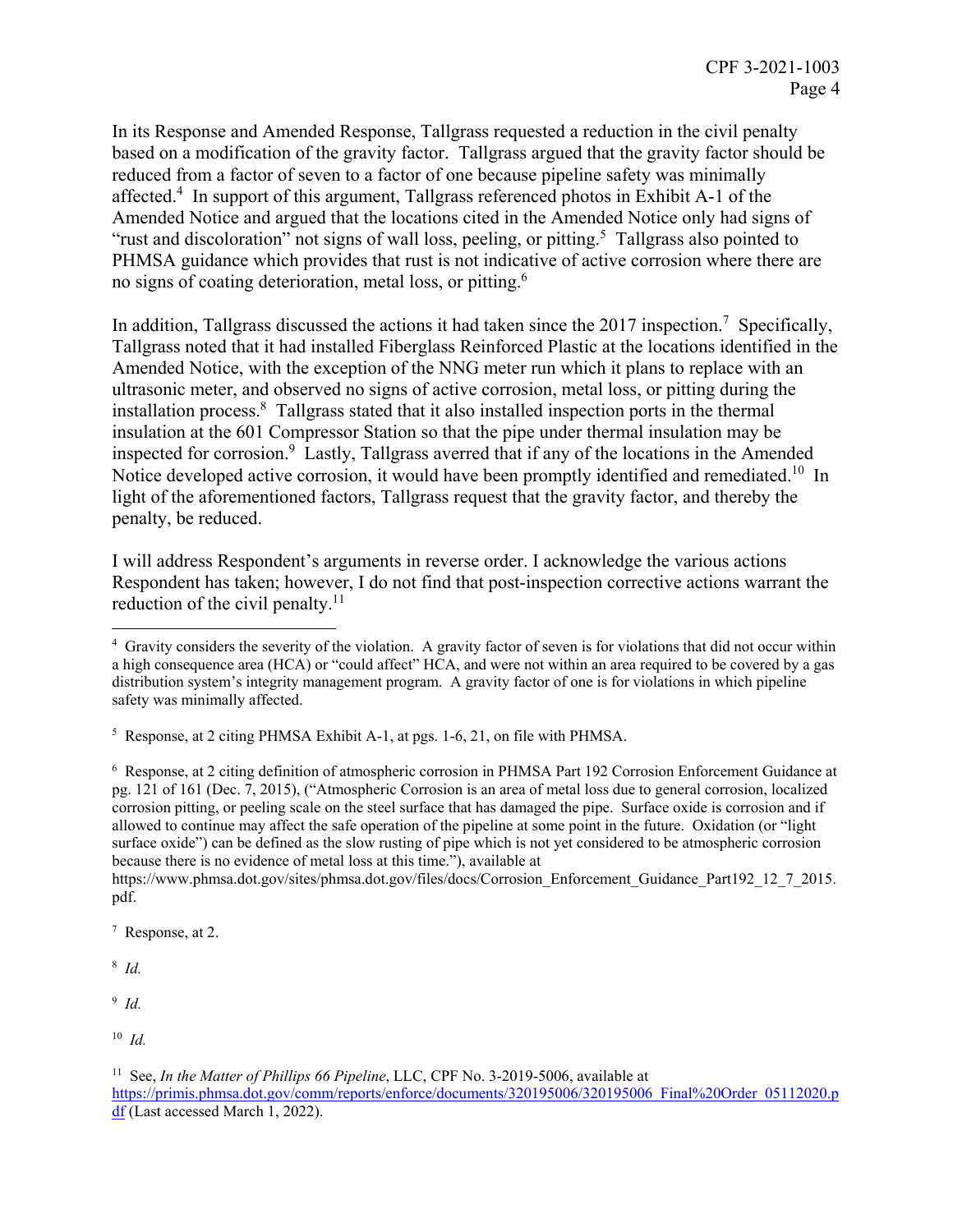Concerning Respondent's argument that the gravity factor should be reduced because active corrosion was not present, I am unconvinced that a penalty reduction is warranted. The Violation Report alleged that pipeline safety had been compromised in an area other than a high consequence area and this allegation is supported by color photographs clearly showing staining from atmospheric corrosion. Further, it is undisputed that Tallgrass failed to give particular attention to specific locations, many of which are not viewable to the naked eye without removing support or thermal insulation, for purposes of determining the presence of AC. The regulation is preventative, designed to ensure that atmospheric corrosion does not develop. Moreover, as I have previously stated "atmospheric corrosion inspections are a fundamental part of basic pipeline maintenance and that ensuring that *any* surface corrosion is detected and addressed before becoming a potential integrity threat is a key part of safely operating a pipeline." (Emphasis added).  $12$  For these reasons, I find that there is no justification to reduce the gravity factor and therefore no justification to reduce the proposed penalty.

Accordingly, having reviewed the record and considered the assessment criteria, I assess Respondent a civil penalty of \$36,600 for violation of 49 C.F.R. §192.481(b)

Payment of the civil penalty must be made within 20 days of receipt of the Final Order. Federal regulations (49 C.F.R. § 89.21(b)(3)) require such payment to be made by wire transfer through the Federal Reserve Communications System (Fedwire), to the account of the U.S. Treasury. Detailed instructions are contained in the enclosure. Questions concerning wire transfers should be directed to: Financial Operations Division (AMK-325), Federal Aviation Administration, Mike Monroney Aeronautical Center, 6500 S MacArthur Blvd, Oklahoma City, Oklahoma 79169. The Financial Operations Division telephone number is (405) 954-8845.

Failure to pay the \$36,600 civil penalty will result in accrual of interest at the current annual rate in accordance with 31 U.S.C. § 3717, 31 C.F.R. § 901.9 and 49 C.F.R. § 89.23. Pursuant to those same authorities, a late penalty charge of six percent (6%) per annum will be charged if payment is not made within 110 days of service. Furthermore, failure to pay the civil penalty may result in referral of the matter to the Attorney General for appropriate action in a district court of the United States.

# **COMPLIANCE ORDER**

The Notice proposed a compliance order with respect to Item 2 in the Notice for violations of 49 C.F.R. §192.605(a). Under 49 U.S.C. § 60118(a), each person who engages in the transportation of gas or who owns or operates a pipeline facility is required to comply with the applicable safety standards established under chapter 601. Pursuant to the authority of 49 U.S.C. § 60118(b) and 49 C.F.R. § 190.217, Respondent is ordered to take the following actions to ensure compliance with the pipeline safety regulations applicable to its operations:

 $\overline{a}$ 

<sup>&</sup>lt;sup>12</sup> See, *In the Matter of Express Holdings, LLC, Decision on Reconsideration, CPF No. 3-2020-5005, available at* <https://primis.phmsa.dot.gov/comm/reports/enforce/documents/320205005/320205005> Decision%20on%20Petition %20for%20Reconsideration 07262021 (16-153538S) text.pdf, (Last accessed March 1, 2022).